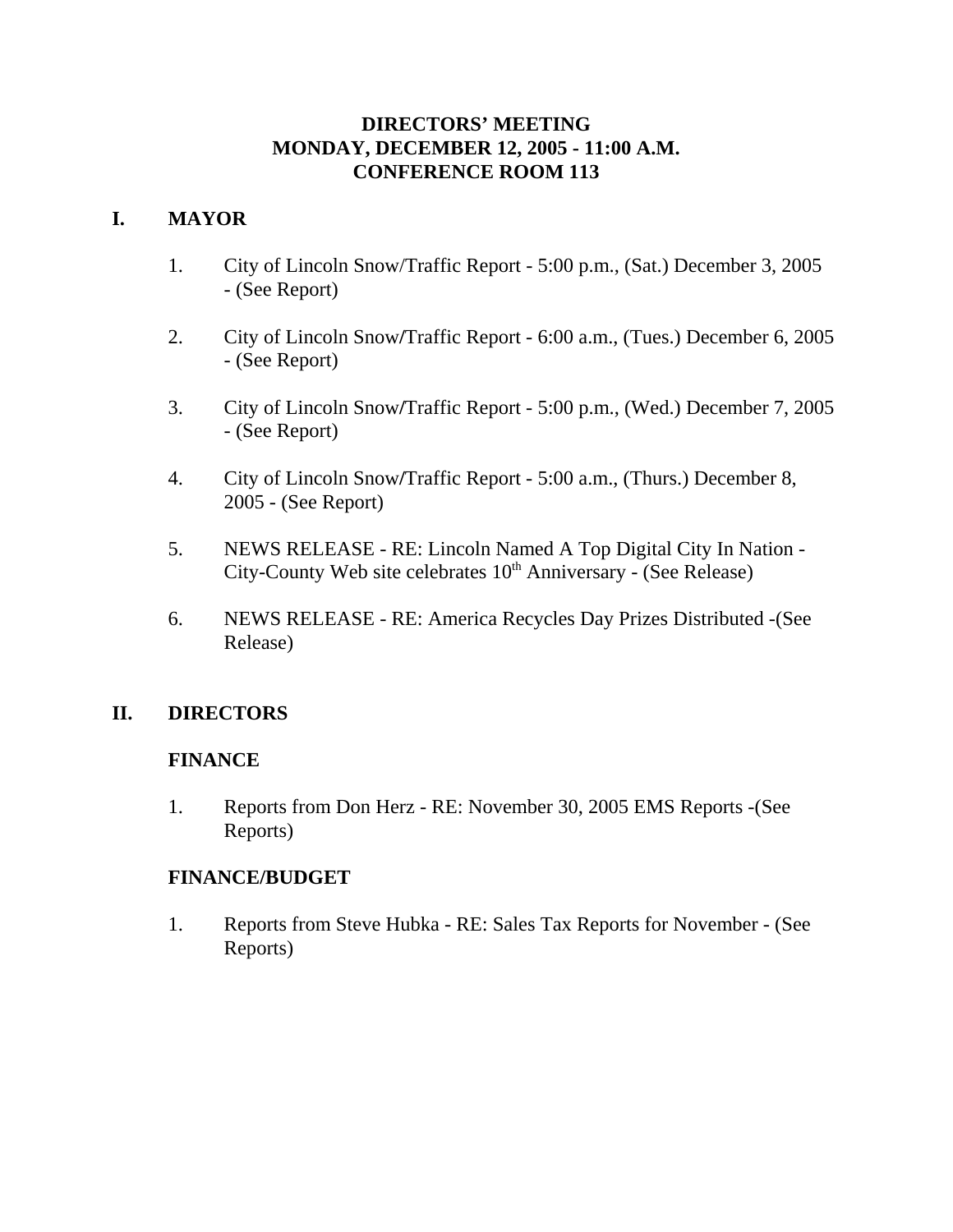### **HEALTH**

1. NEWS RELEASE - RE: For Toy Safety, Follow Manufacturer's Instructions - Safe Kids Lincoln/Lancaster County Offers Toy Safety Reminders -(See Release)

# **PLANNING**

- 1. Letter from Tom Cajka to Terry Rothanzl, Engineering Design Consultants - RE: Stone Bridge Creek 10<sup>th</sup> Addition Final Plat #05098 - Generally located at N.  $14<sup>th</sup>$  St. and Humphrey Ave. -(See Letter)
- 2. Letter from Tom Cajka to Doug Holle, The Schemmer Associates RE: Vintage Heights Retail Center Final Plat #05091-Generally located at S. 84<sup>th</sup> St. and Old Cheney Rd. -(See Letter)
- 3. Memo from Marvin Krout to Patte Newman RE: Request For Information: Maximum Arterial Street Impact Fee -(See Memo)
- 4. Letter from Tom Cajka to Terry Rothanzl, Engineering Design Consultants - RE: Vintage Heights 23rd Addition Final Plat #05028-Generally located at S.  $96<sup>th</sup>$  St. and Old Cheney Rd. -(See Letter)
- 5. Letter from Tom Cajka to Terry Rothanzl, Engineering Design Consultants - RE: Stone Bridge Creek Villas Final Plat #05101-Generally located at Humphrey Ave. and Redstone Rd. -(See Letter)
- 6. Memo from Marvin Krout to County Board RE: Comprehensive Plan Amendment #05011 (without attachment) - (See Attached Memo)
- 7. Letter from Tom Cajka to Terry Rothanzl, Engineering Design Consultants - RE: Vintage Heights 24<sup>th</sup> Addition Final Plat #05029-Generally located at Pine lake Rd. and S. 98<sup>th</sup> Street - (See Letter)
- 8. Letter from Brian Will to John Egger, HWS RE: Appian Way Regional center Phase II, 5<sup>th</sup> Addition -FPPL#05116-Generally located at South 87<sup>th</sup> Street and Highway 2 -(See Letter)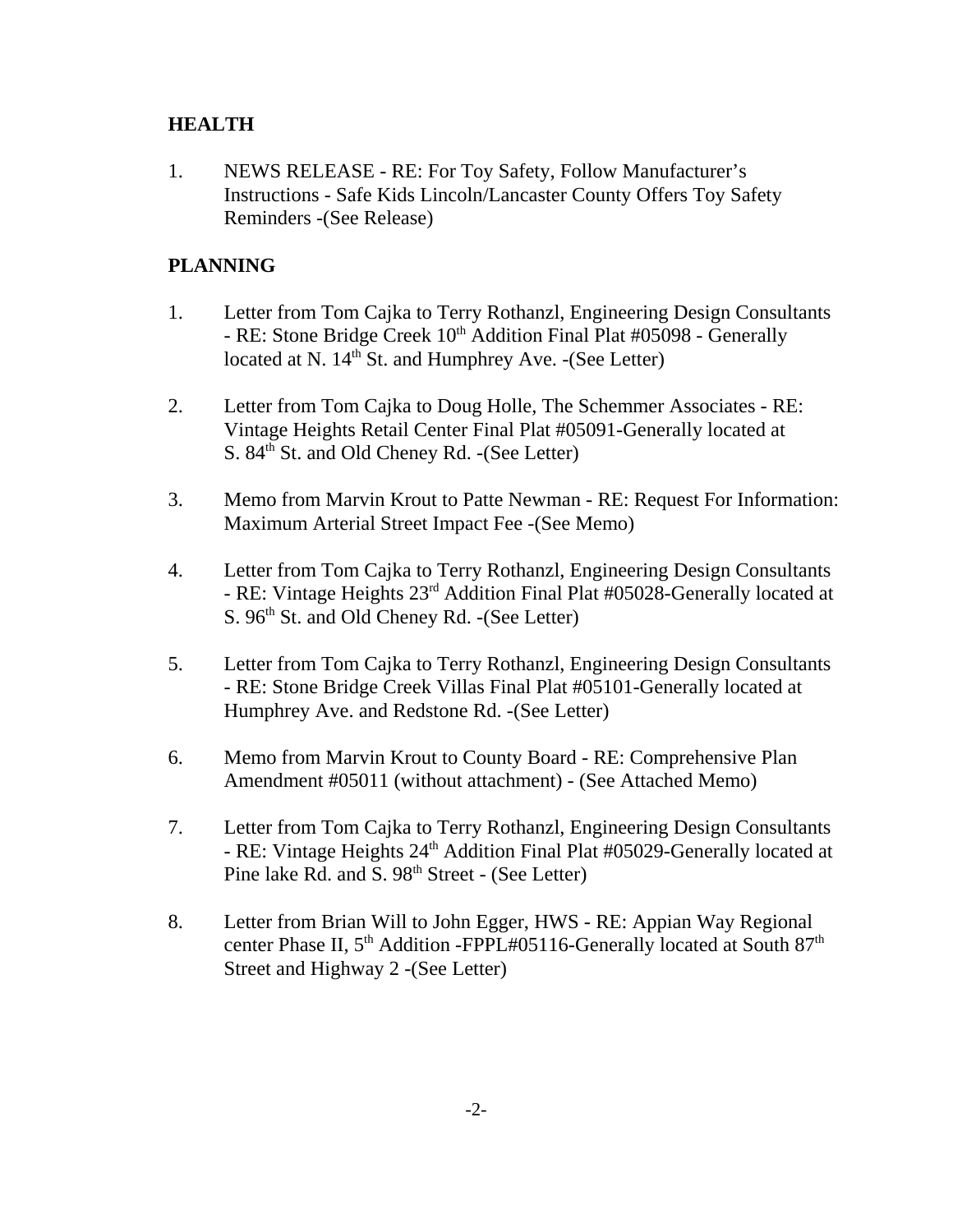# **PLANNING COMMISSION FINAL ACTION .....**

1. Special Permit #05057 (Nonprofit philanthropic institution -  $10^{th} \&$ E Streets) Resolution No. PC-00971.

# **III. CITY CLERK**

# **IV. COUNCIL**

### **A. COUNCIL REQUESTS/CORRESPONDENCE**

#### **ROBIN ESCHLIMAN**

1. Request to Lynn Johnson, Parks & Recreation Director - RE: Center lanes being painted on bike trails (RFI#2 - 11/09/05)

#### **PATTE NEWMAN**

1. Request to Marc Wullschleger & Wynn Hjermstad, Urban Development/ Marvin Krout & Ed Zimmer, Planning Department - RE: Triplets-serious concerns over the future of Whittier School (RFI#37 - 11/23/05). — **1.) SEE RESPONSE FROM MARC WULLSCHLEGER, URBAN DEVELOPMENT DIRECTOR RECEIVED ON RFI#37 - 12/05/05.** 

#### **V. MISCELLANEOUS** -

- 1. E-Mail from Marilynne Bergman RE: The proposed increase in electric rates for Lincoln - (See E-Mail)
- 2. E-Mail from Marilynne Bergman RE: Cable increase rates (See E-Mail)
- 3. E-Mail from Ginny Wright RE: Thank-you for the smoking ban! (See E-Mail)
- 4. E-Mail from Paul Rowe RE: Time Warner rate increase -(See E-Mail)
- 5. E-Mail from Kim Drapal RE: Proposed Wal-Mart store -(See E-Mail)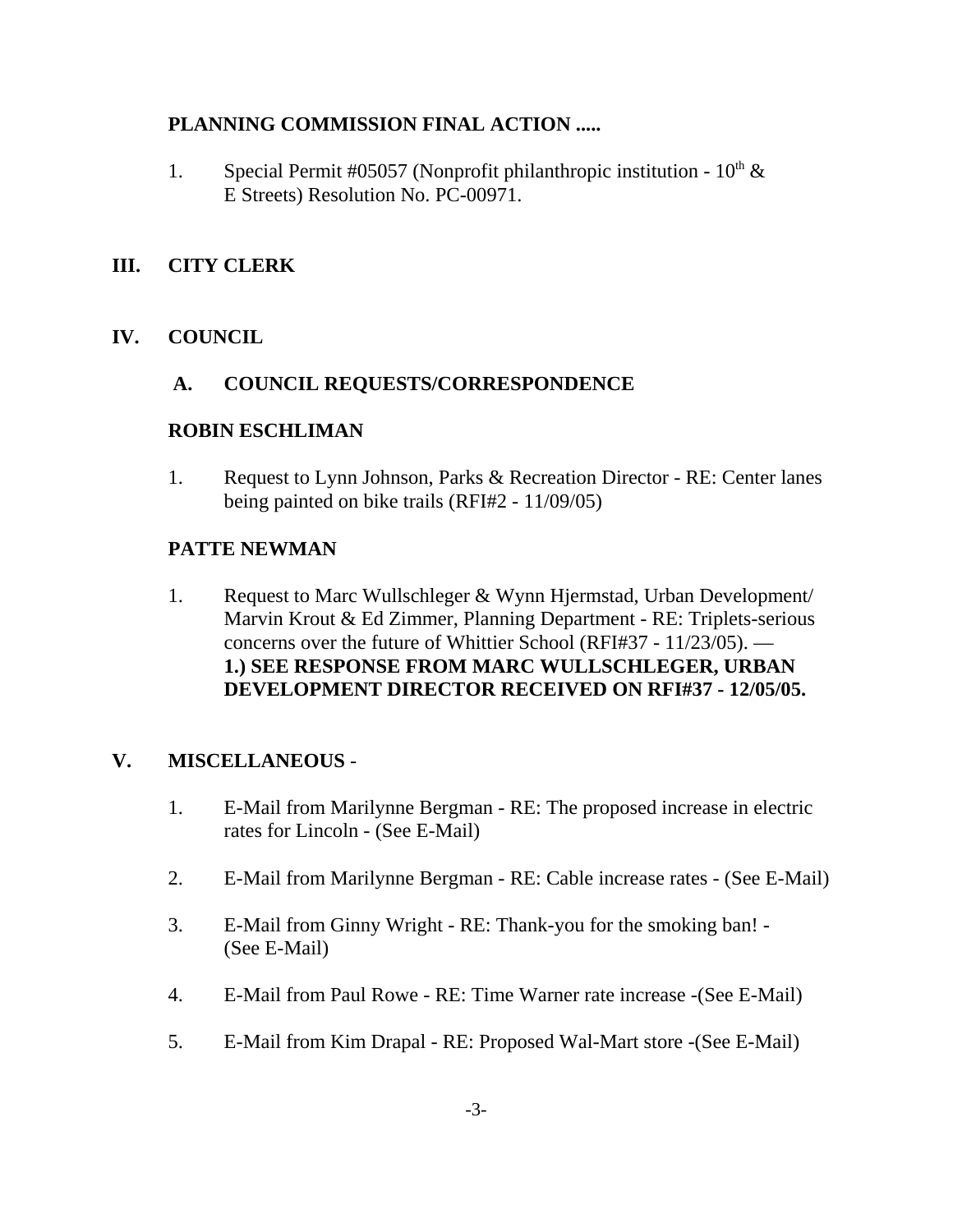- 6. E-Mail from Elizabeth Vaske RE: Floodplain Ordinances -(See E-Mail)
- 7. E-Mail from Mark Babler RE: Lincoln needs to enact a tougher law regarding the right of pedestrians to feel safe crossing the streets either at a stop sign or at a crosswalk -(See E-Mail)
- 8. Faxed Media Release from Lori Seibel, Community Health Endowment RE: Community Health Endowment Applicant Workshop -(See Release)
- 9. Faxed Media Release from Lincoln Airport Authority RE: New Airline Service For Lincoln -(See Release)
- 10. E-Mail from E. Wayne Boles RE: McDonald's and U-Stop across the street from Lincoln High School - (See E-Mail)
- 11. E-Mail from Kathy Tichota RE: Prairie Village North Development at 84<sup>th</sup> & Adams -(See E-Mail)
- 12. E-Mail from Michael & Shari Luft RE: No Big-Box Supercenter (See E-Mail)
- 13. E-Mail from Leanne Alles RE: Wal-Mart controversy -(See E-Mail)
- 14. E-Mail from Jeanette Tupe RE: Wal-Mart Yes (See E-Mail)
- 15. E-Mail from Kendra Peacock, K-West Construction RE: Wal-Mart (See E-Mail)
- 16. E-Mail from Allan B. Petersen, Sperry TV Computer & Electronic Service - RE: Wal-Mart - (See E-Mail)
- 17. E-Mail from Jackie L. Petersen, Sperry TV Service RE: Opinion Opposed to another Wal-Mart -(See E-Mail)
- 18. E-Mail from Jim Campbell RE: Wal-Mart (See E-Mail)
- 19. E-Mail from Todd Blome RE: Wal-Mart (See E-Mail)
- 20. E-Mail from Scott Braly RE: Wal-Mart -(See E-Mail)
- 21. E-Mail from Denny LaDue RE: NO on Wal-Mart (See E-Mail)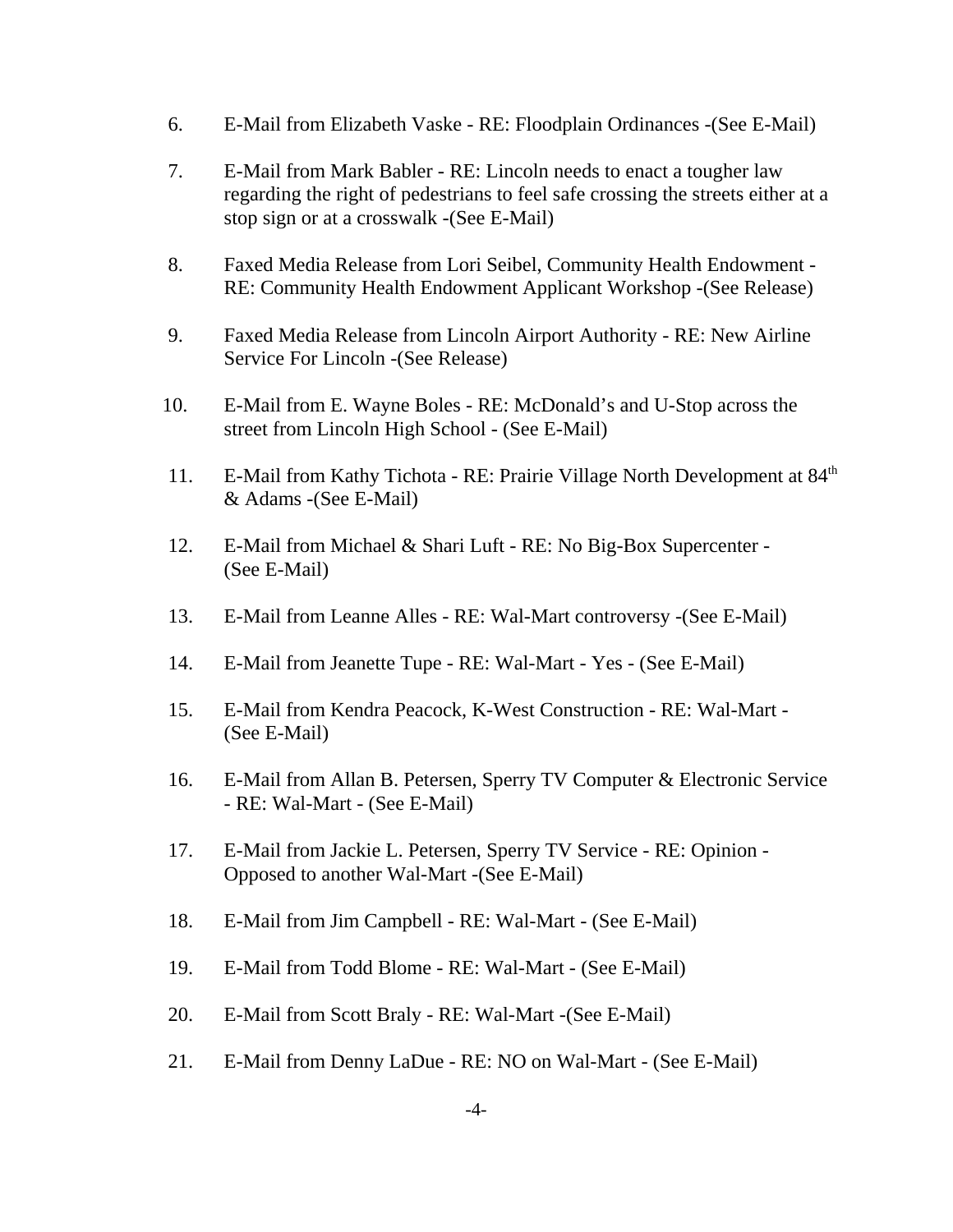- 22. E-Mail from Reg Malcom RE: Prairie Village North Development (See E-Mail)
- 23. E-Mail from Herb Wolkenhauer RE: NO to Wal-Mart (See E-Mail)
- 24. E-Mail from Randy Taylor RE: NO to Wal-Mart (See E-Mail)
- 25. Letter from Brian Dunnigan, State National Flood Insurance Program Coordinator Nebraska Department of Natural Resources - RE: In Support of the proposed Change of Zone #05070 & Misc.#05023: text changes to the zoning and subdivision ordinances - (See Letter)
- 26. Letter from Bernice Hegel RE: Wal-Mart (See E-Mail)
- 27. Memo from Polly McMullen, Downtown Lincoln Association RE: Downtown Housing Environment in 1987 -(See Memo)
- 28. E-Mail from Scott Sandquist RE: Wal-Mart (See E-Mail)
- 29. E-Mail from Gary Rikli RE: Wal-Mart (See E-Mail)
- 30. E-Mail from Kim Drapal RE: Wal-Mart (See E-Mail)

### **VI. ADJOURNMENT**

da121205/tjg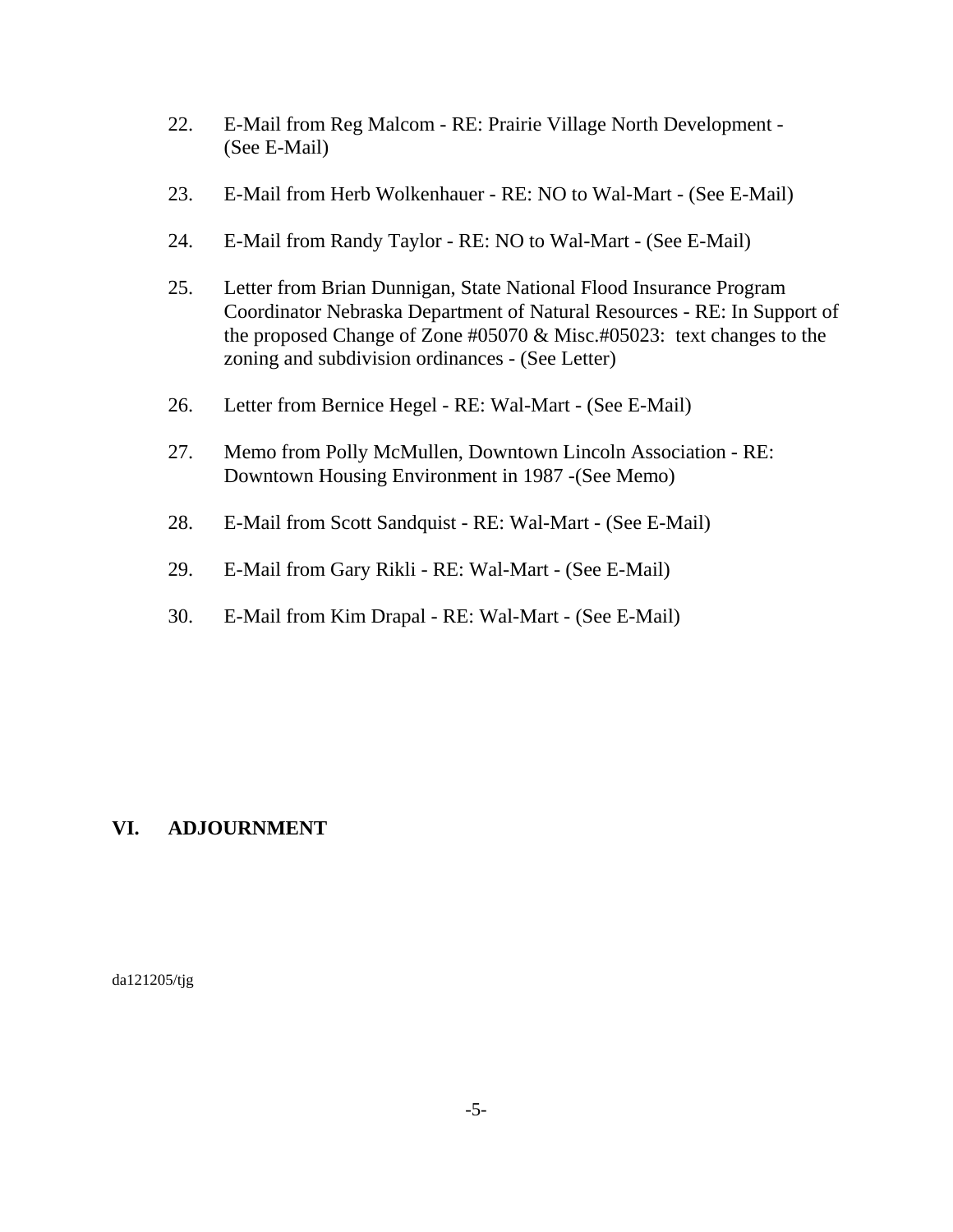#### **DIRECTORS' MEETING MINUTES MONDAY, DECEMBER 12, 2005 CONFERENCE ROOM 113**

**Council Members Present:** Ken Svoboda, Chair; Patte Newman, Vice-Chair; Jonathan Cook, Dan Marvin, Annette McRoy, Robin Eschliman, Jon Camp

**Others Present:** Mayor Coleen Seng, Mark Bowen, Ann Harrell, Lin Quenzer, Rick Hoppe, Darl Naumann, Mayor's Office; City Clerk, Joan Ross; Dana Roper, City Attorney; Directors and Department Heads; Tammy Grammer, City Council Staff; Deena Winter, Lincoln Journal Star Representative; and Coby Mach, LIBA.

#### **I. MAYOR**

Mayor Coleen Seng stated on Council Agenda for public hearing next week are two items by Lancaster County Agricultural Society. This would change the Comprehensive Plan to permit commercial development on land the Agricultural Society owns at  $84<sup>th</sup>$  & Havelock. It is the first step towards expanding the Lancaster Event Center and adding retail services. The report from the task force that was appointed last spring to study event facilities recommended that this community begin planning to replace Pershing Auditorium and prevent duplication. The task force will meet this week, they have had some subcommittees working. The task force will have a recommendation before Council.

Regarding the residential and commercial development proposed at  $84<sup>th</sup> \&$ Adams which is a land use request and the way they have tried to examine it from the very beginning as a land use question. The project proposes the opportunity for expanding the housing available in Lincoln which is positive and she supports adding housing. The development of over 1,000 residential dwellings has her support and if it stood along she would sign the proposal because the housing development is linked with a retail development questions start to be raised. The Retail Commercial Center as proposed exaggerates and attempts to refine the intended definition of a Neighborhood Center. Typically neighborhoods welcome a neighborhood style retail center especially when it includes a grocery store or a supermarket, but that is not what's being proposed. She wants the City Council to be aware of her thoughts on this matter before they votes. The proposal to attempt to super size and redefine a neighborhood community center is not acceptable and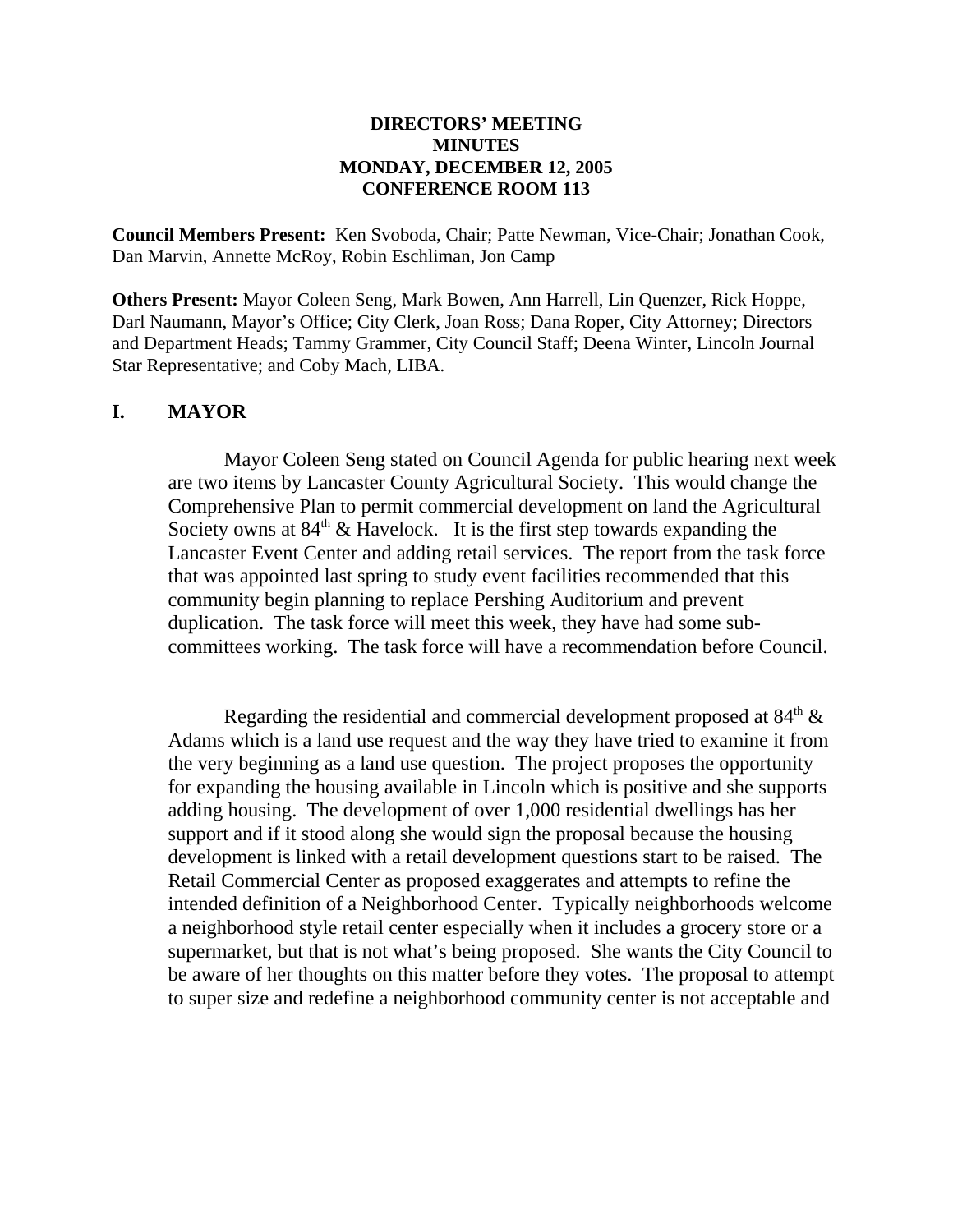needs to be changed, if the Council passes the development as currently proposed she would veto the project even though she is completely in favor of the housing development. So, she would request that someone ask for legislation for an amendment to provide for a smaller retail center and the Planning Director and City Attorney would be glad to help on this matter.

Mayor Coleen Seng called on Directors. Police Chief Casady reported they sprung a leak at the Hall of Justice on Saturday morning that one of the pipes involved in the building sprinkler system froze and thawed. It was in a remote area so luckily someone happen to spot it the damages a few hundred dollars. It flooded out a room that had just been recarpeted last week.

Don Taute (Personnel Director) stated regarding Item 13 on their Agenda today for public hearing would Council like someone from Continuum available to answer any questions that they might have on this item. Council no questions, nobody needs to be present*. [#13, 05R-294, Resolution-Approving a three-year contract with Continuum Employee Assistance to provide assessment and referral to employees and family members for personal problems which may affect job performance.]* 

Nicole Fleck-Tooze (Public Works & Utilities Department) stated for Items 6 & 8 on their Agenda today, they received some Motions-To-Amend. *[#6, 05R-283, To formally recognize the Beal Slough 100-year Floodprone Areas and revised Floodway, including updated flood elevations, as the best available information for local flood regulation purposes.; & #8, 05R-282, To formally recognize the Southeast Upper Salt Creek 100-year Foodprone Areas, including updated flood elevations, as the available information for local flood regulation purposes.]* 

Regarding Items 2 through 9, they initially intended to call Items 2 through 7 together and Items 8 & 9 separately because they are separate items. But, as they talked about it today, she thinks the proponents and opponents will probably speak to both. So, perhaps in some interest in time they may want to consider calling Items 2 through 9 together, they wanted to check with Council this morning so they know how to present the amendments this afternoon. If Council decides to call them together she thinks it is important to recognize that Items  $8 \& 9$  are separate and not related to the text change that they have. Following discussion, Council decided to call Items 2 through 9 together. *[See Formal Council Agenda of December 12th for descriptions of these items.]*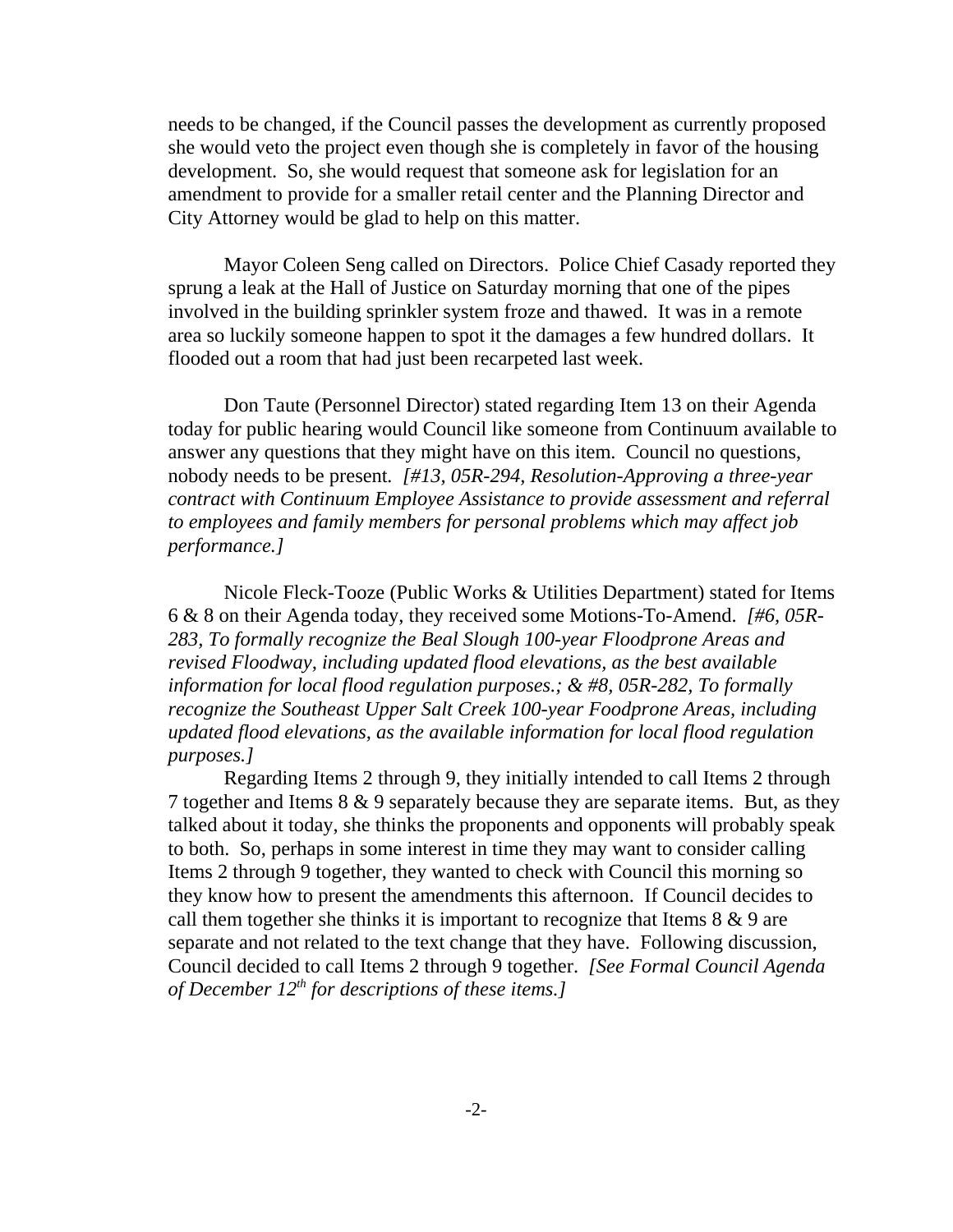Council has four floodplain map updates before them for public hearing today, a fifth update they're working on and a map update for Salt Creek. She knows Council did not have time on their agenda to have a Pre-Council this morning regarding the Salt Creek Floodplain mapping, but she wanted to point out that they have a public open house tomorrow night on the Salt Creek Floodplain Map. It will be held at the Lincoln Firefighters Hall, they will have two repeating presentations at 5:30 p.m. and 7:00 p.m. Mayor Seng commented she meant to mention this to Council since they did not have the Pre-Council, so if there's anyway they can get to either one of these meetings tomorrow night she thinks it would help them.

Karl Fredrickson (Public Works & Utilities Director) reported they received an award the 2004 Water Fluoridation Quality Award from State Health & Human Services. For successfully maintaining fluoride levels and monitoring for all twelve months.

Mr. Cook stated regarding the  $84<sup>th</sup>$  & Adams proposal if you could mention perhaps in an amendment which would make it more acceptable limiting the box size to 100,000 square feet or less on the north side. Mayor Seng replied you may want to talk to the Planning Director and get some guidance and she also thinks you need to keep in mind when your dealing with the Comprehensive Plan in the future whether our destinations are correct for the size. Mr. Cook commented since they could potentially vote on this today maybe they should have amendments prepared. Marvin Krout (Planning Director) stated he thinks they have already established in the amended ordinance a provision for the southeast corner that would limit any single user to 100,000 square feet and he thinks it would be appropriate in this case to have the same provision applied to the northeast corner. If there is a discussion through the Comprehensive Plan amendment at that time to define better what is a true neighborhood center they may come back with alternatives in the future but for this case he thinks he would go along with a 100,000 square feet to the north end. Mr. Cook commented to Mr. Krout so could you and the Law Department get together and prepare some amendments. Mr. Krout responded yes, it's just the very same language. Mr. Cook commented okay, it's good to have it in writing since they have had a little confusion over amendments recently. In regards to the Comprehensive Plan, he agrees with the Mayor and perhaps revisiting that language looking at trip counts or box sizes or other things as to what is appropriate in a Neighborhood Center vs a Community Center. Is that something staff will follow up on? Mr. Krout indicated he thinks that this discussion was applicable between the Mayor and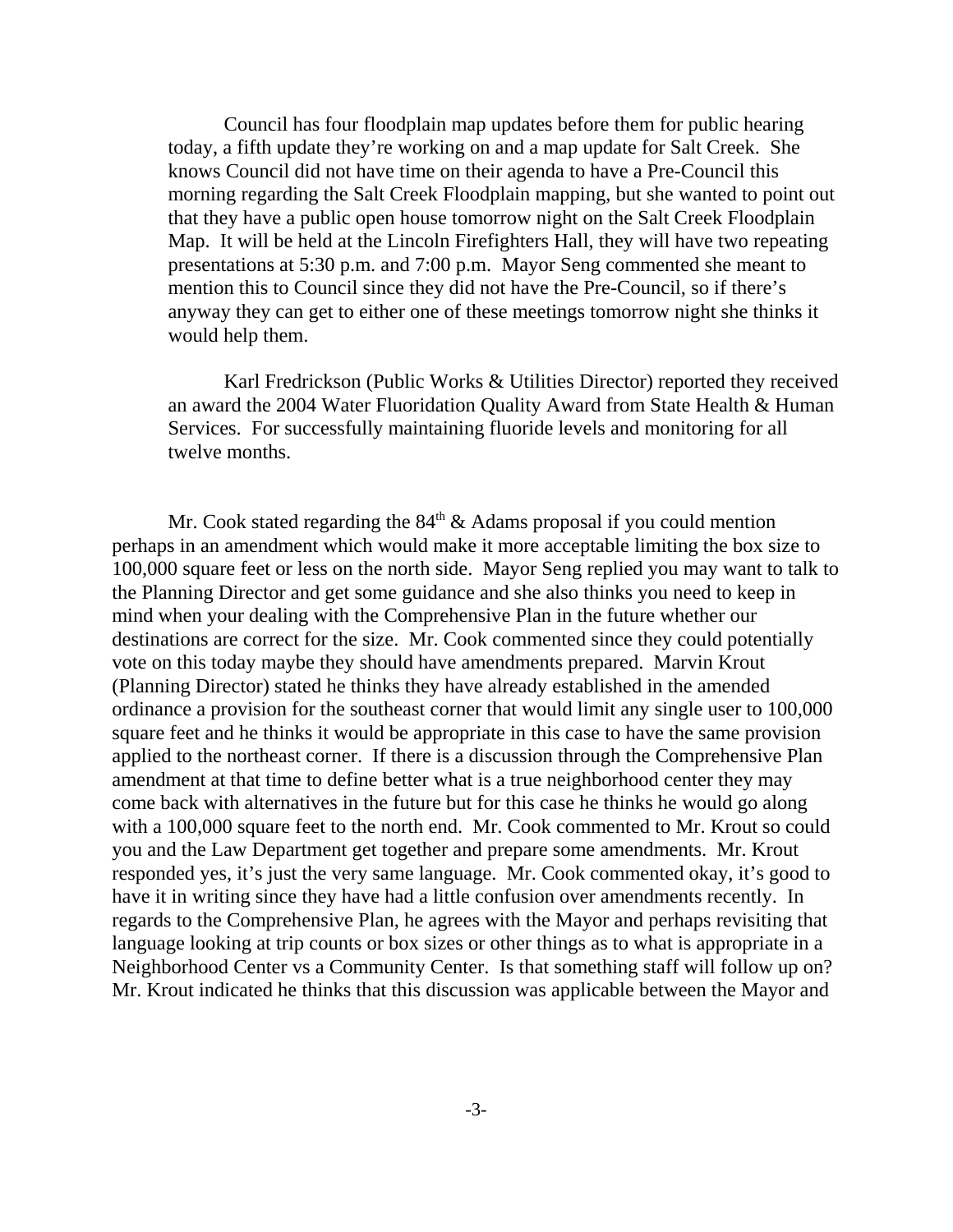Council and they will certainly take it up. Ms. Newman mentioned to Mr. Krout that she is going to request the Planning Director prepare a Comprehensive Plan amendment to clearly specify what is appropriate in a Neighborhood Commercial Center. Specifically store size, radius of service area and traffic figures which she will ask for this afternoon. Mr. Krout commented okay, noting that's why he suggested this needs to be part of a longer discussion as part of the Comprehensive Plan. Mayor Seng noted she thinks it is important that they do not hold up this developer, if there's anyway they can move forward as fast as possible because the retail is one piece but the residential is a very large piece of it. Mr. Svoboda commented that's the difficulty in not having an extended public hearing this afternoon because the developer will not be able to tell us whether this development can make it without the retail. Adding, he has had that discussion with the developer as well.

- 1. City of Lincoln Snow/Traffic Report 5:00 p.m., (Sat.) December 3, 2005. — NO COMMENTS
- 2. City of Lincoln Snow**/**Traffic Report 6:00 a.m., (Tues.) December 6, 2005. — NO COMMENTS
- 3. City of Lincoln Snow**/**Traffic Report 5:00 p.m., (Wed.) December 7, 2005. — NO COMMENTS
- 4. City of Lincoln Snow**/**Traffic Report 5:00 a.m., (Thurs.) December 8, 2005. — NO COMMENTS
- 5. NEWS RELEASE RE: Lincoln Named A Top Digital City In Nation  $City$ -County Web site celebrates  $10<sup>th</sup>$  Anniversary. — NO COMMENTS
- 6. NEWS RELEASE RE: America Recycles Day Prizes Distributed**.** NO **COMMENTS**

### **II. DIRECTORS**

### **FINANCE**

1. Reports from Don Herz - RE: November 30, 2005 EMS Reports. — NO **COMMENTS**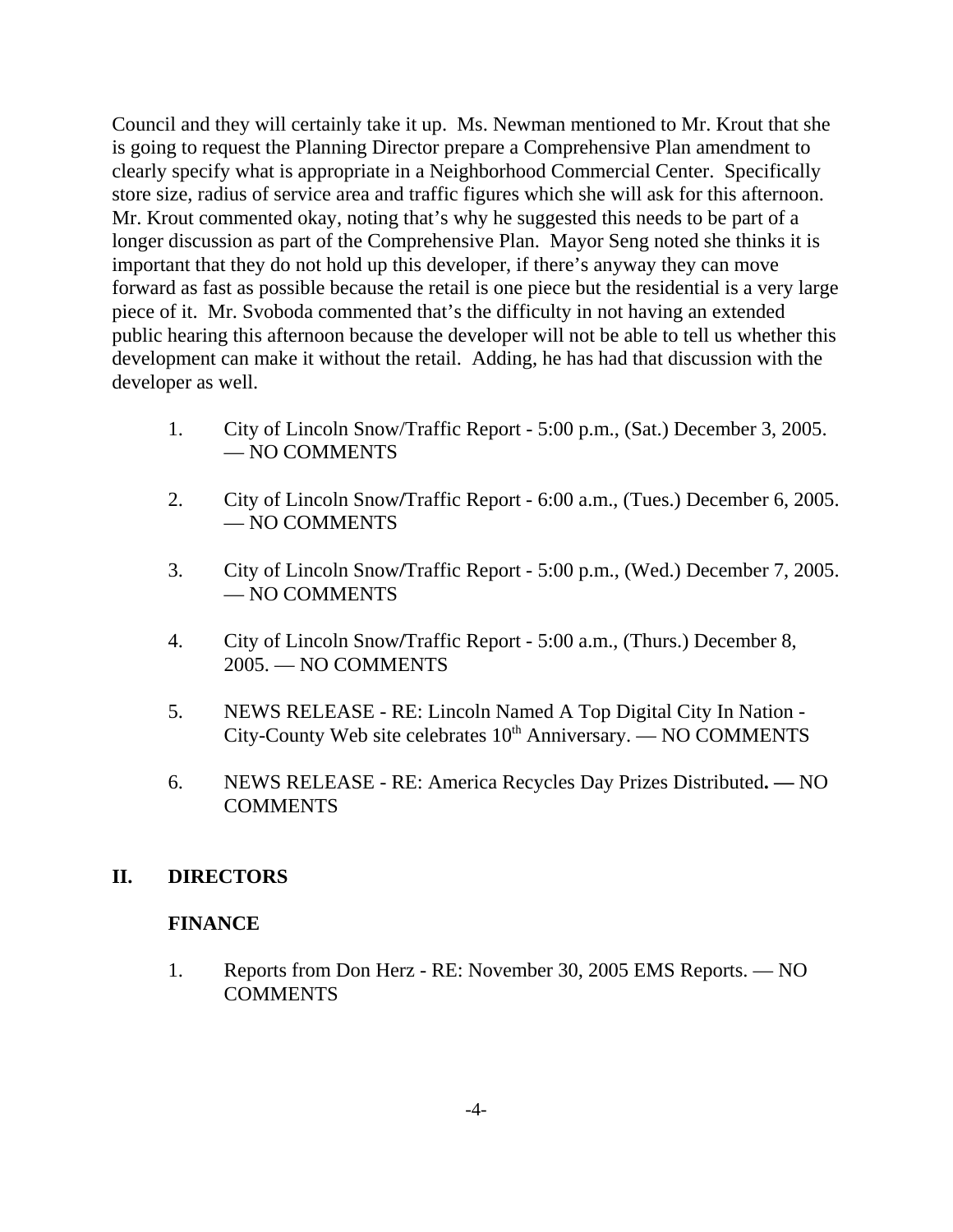### **FINANCE/BUDGET**

1. Reports from Steve Hubka - RE: Sales Tax Reports for November. — NO COMMENTS

# **HEALTH**

1. NEWS RELEASE - RE: For Toy Safety, Follow Manufacturer's Instructions - Safe Kids Lincoln/Lancaster County Offers Toy Safety Reminders. — NO COMMENTS

# **PLANNING**

- 1. Letter from Tom Cajka to Terry Rothanzl, Engineering Design Consultants - RE: Stone Bridge Creek 10<sup>th</sup> Addition Final Plat #05098 - Generally located at N.  $14<sup>th</sup>$  St. and Humphrey Ave. — NO COMMENTS
- 2. Letter from Tom Cajka to Doug Holle, The Schemmer Associates RE: Vintage Heights Retail Center Final Plat #05091-Generally located at S. 84<sup>th</sup> St. and Old Cheney Rd.— NO COMMENTS
- 3. Memo from Marvin Krout to Patte Newman RE: Request For Information: Maximum Arterial Street Impact Fee. — NO COMMENTS
- 4. Letter from Tom Cajka to Terry Rothanzl, Engineering Design Consultants - RE: Vintage Heights 23rd Addition Final Plat #05028-Generally located at S. 96<sup>th</sup> St. and Old Cheney Rd. — NO COMMENTS
- 5. Letter from Tom Cajka to Terry Rothanzl, Engineering Design Consultants - RE: Stone Bridge Creek Villas Final Plat #05101-Generally located at Humphrey Ave. and Redstone Rd. — NO COMMENTS
- 6. Memo from Marvin Krout to County Board RE: Comprehensive Plan Amendment #05011 (without attachment) (See Attached Memo). — NO COMMENTS
- 7. Letter from Tom Cajka to Terry Rothanzl, Engineering Design Consultants - RE: Vintage Heights 24<sup>th</sup> Addition Final Plat #05029-Generally located at Pine lake  $Rd$ . and  $S. 98<sup>th</sup>$  Street. — NO COMMENTS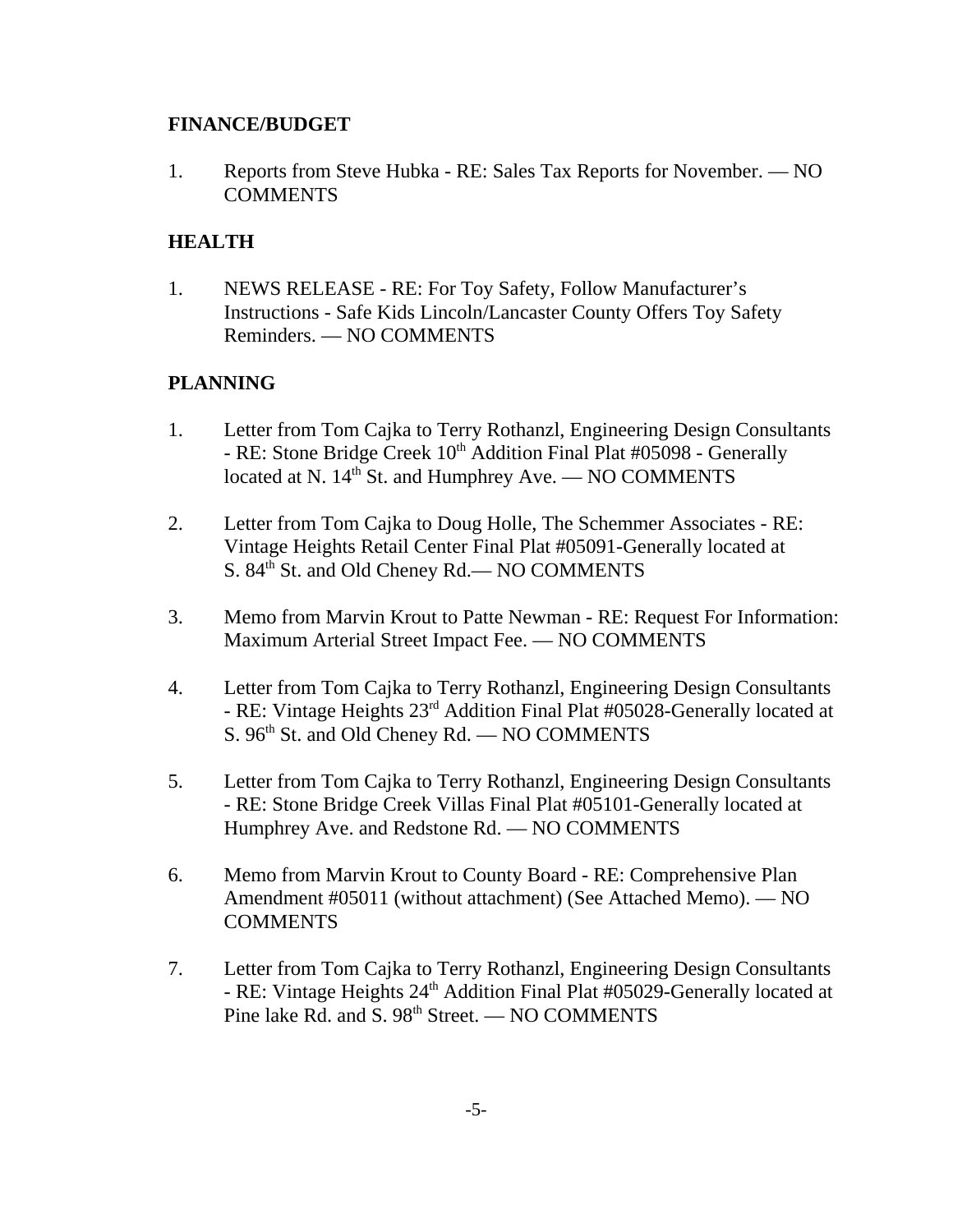8. Letter from Brian Will to John Egger, HWS - RE: Appian Way Regional center Phase II, 5<sup>th</sup> Addition -FPPL#05116-Generally located at South 87<sup>th</sup> Street and Highway 2. — NO COMMENTS

#### **PLANNING COMMISSION FINAL ACTION .....**

1. Special Permit #05057 (Nonprofit philanthropic institution -  $10^{th} \&$ E Streets) Resolution No. PC-00971. — NO COMMENTS

#### **III. CITY CLERK**

City Clerk Joan Ross stated on their Agenda today, they have already discussed Items 2 through 9.

She handed out to Council a copy of the Resolution for Item 47 to correct the legal description. The Resolution in their packet had an error, so she gave them a corrected one. *[#47, 05R-303, Use Permit No. 33D - Application of SENHOC Properties LLC to permit a sign within the O-3 Office Park District that does not identify the name of the office park, on property generally located at Haverford Drive and L Street.]* 

#### **IV. COUNCIL**

#### **A. COUNCIL REQUESTS/CORRESPONDENCE -**

#### **ANNETTE McROY - NO COMMENTS**

#### **DAN MARVIN - NO COMMENTS**

#### **ROBIN ESCHLIMAN**

Ms. Eschliman asked Lynn Johnson (Parks & Recreation Director) if the strips on the trails were funded by tax dollars or donations? Lynn Johnson responded by tax dollars. They strip the most heavier traffic trails, and primarily in the MoPac Trail.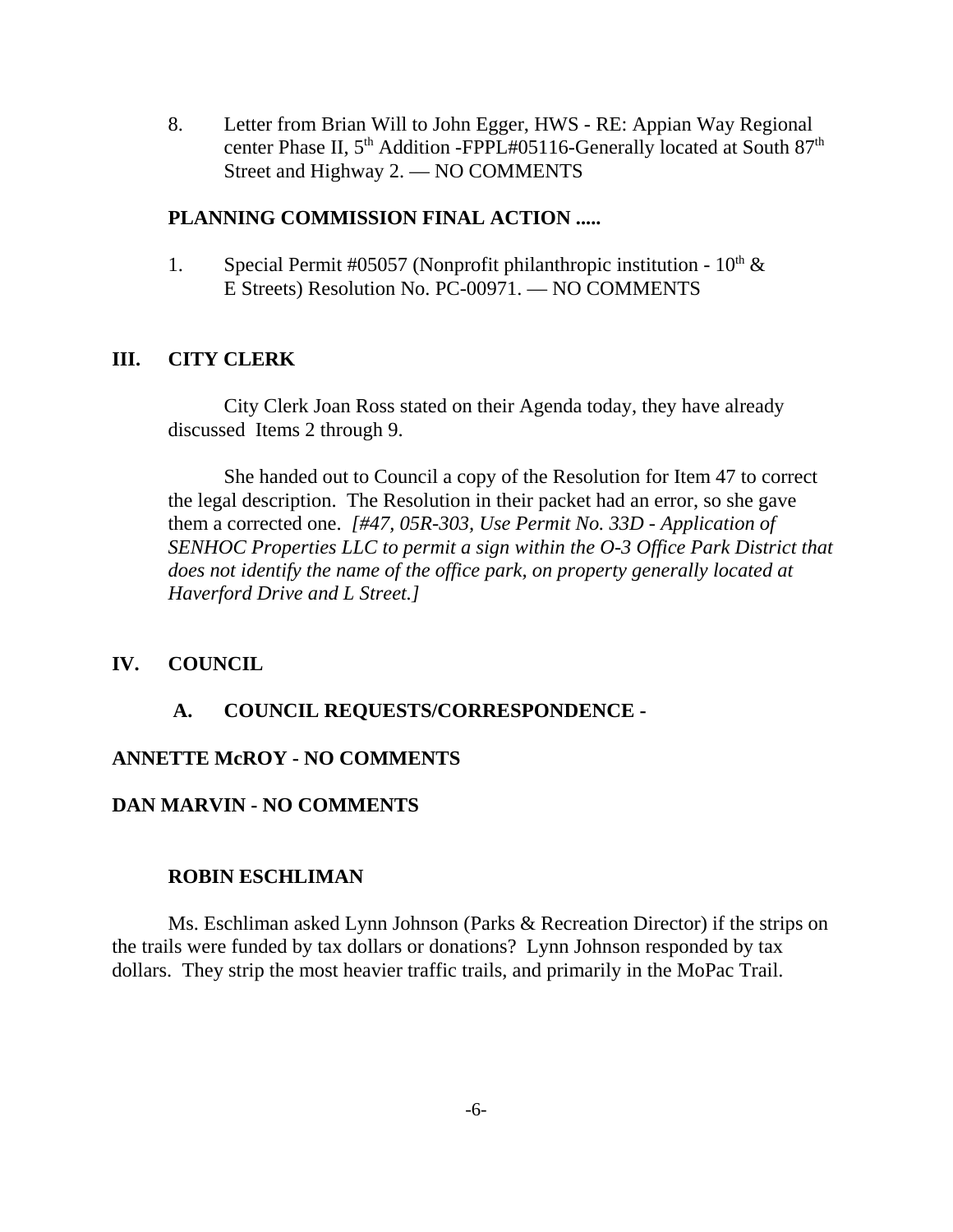Ms. Eschliman commented she has an idea for the Mayor in regards to when she does her awards once a month. She was wondering if maybe they could give Information Services an award for our web site being at the top 10 which just won an award. Part of her reason wanting to do this is because she saw that Jonathan (Cook) got questioned by what in the world is he doing on his laptop and she thinks they have laptop confusion out there and maybe as part of the award they could have a power point presentation showing the web site. Mayor Seng replied they can certainly talk about it, but also you need to understand there is an Employee Committee that does those. She can certainly ask about it, but they could also do something else besides that it doesn't have to go through the committee. Ms. Eschliman commented to give someone credit where credit is due and maybe clear up the laptop mystery. Mayor Seng stated they will try to do something after the first of the year.

1. Request to Lynn Johnson, Parks & Recreation Director - RE: Center lanes being painted on bike trails (RFI#2 - 11/09/05). — NO COMMENTS

#### **PATTE NEWMAN - NO COMMENTS**

1. Request to Marc Wullschleger & Wynn Hjermstad, Urban Development/ Marvin Krout & Ed Zimmer, Planning Department - RE: Triplets-serious concerns over the future of Whittier School (RFI#37 - 11/23/05). — **1.) SEE RESPONSE FROM MARC WULLSCHLEGER, URBAN DEVELOPMENT DIRECTOR RECEIVED ON RFI#37 - 12/05/05. —** NO COMMENTS

#### **JON CAMP -**

Mr. Camp asked if anybody knows about the issues that came up last week regarding Talent Plus? He had a lot of messages this weekend about it. Mayor Seng responded Doug was in and they had all the staff in on Friday, they're working through it and supposed to be all finished up by tomorrow.

#### **JONATHAN COOK -**

Mr. Cook stated that Items 1, 2, & 4 under "Miscellaneous" probably needs a response back. One letter is regarding cable rates which would probably go to Steve Huggenberger (City Attorney's Office). Mayor Seng commented regarding cable rates she thinks Mr. Huggenberger has a prepared letter that he uses.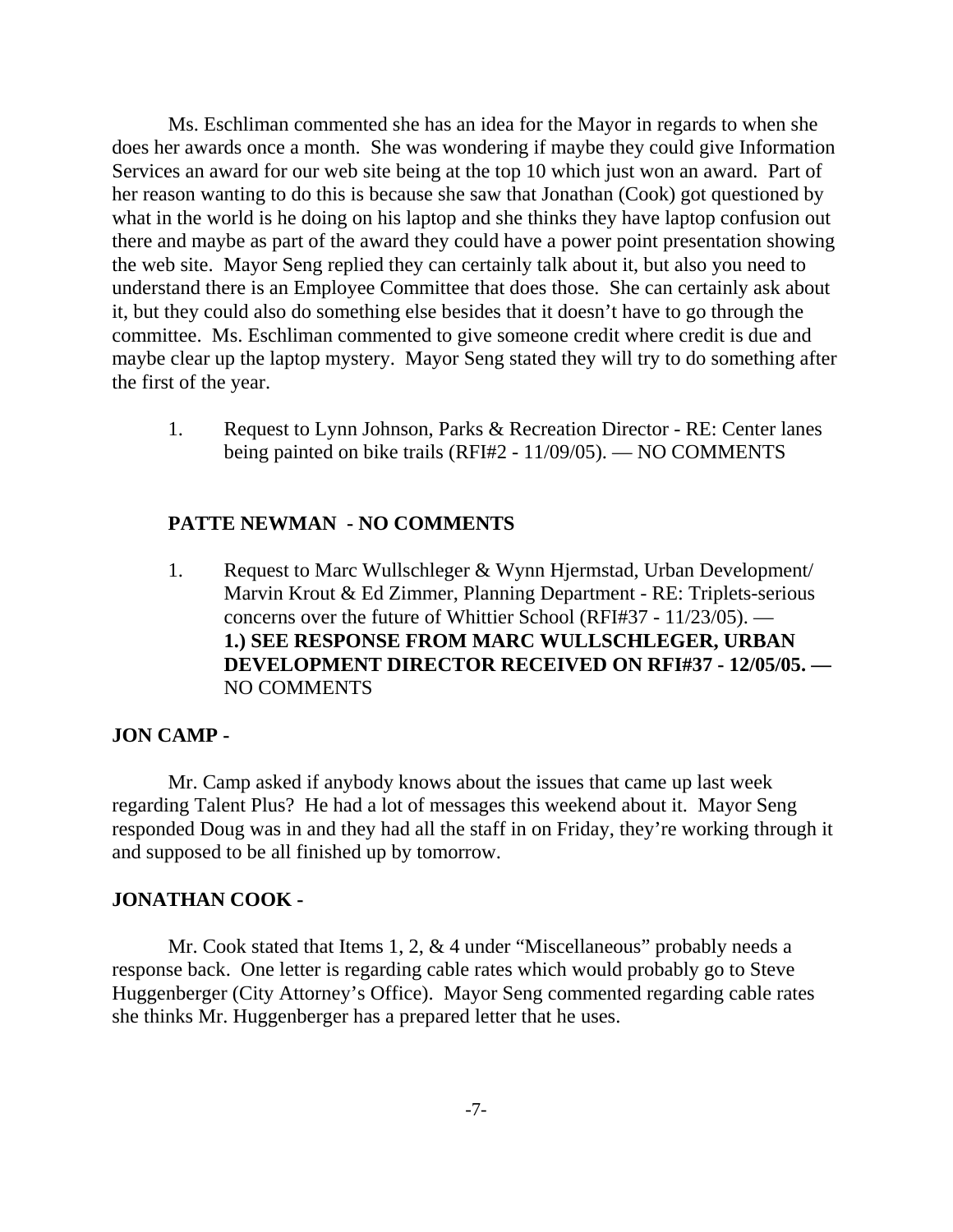#### **KEN SVOBODA - NO COMMENTS**

#### **V. MISCELLANEOUS** -

- 1. E-Mail from Marilynne Bergman RE: The proposed increase in electric rates for Lincoln. — NO COMMENTS
- 2. E-Mail from Marilynne Bergman RE: Cable increase rates. NO COMMENTS
- 3. E-Mail from Ginny Wright RE: Thank-you for the smoking ban!. NO **COMMENTS**
- 4. E-Mail from Paul Rowe RE: Time Warner rate increase. NO COMMENTS
- 5. E-Mail from Kim Drapal RE: Proposed Wal-Mart store. NO COMMENTS
- 6. E-Mail from Elizabeth Vaske RE: Floodplain Ordinances. NO **COMMENTS**
- 7. E-Mail from Mark Babler RE: Lincoln needs to enact a tougher law regarding the right of pedestrians to feel safe crossing the streets either at a stop sign or at a crosswalk. — NO COMMENTS
- 8. Faxed Media Release from Lori Seibel, Community Health Endowment RE: Community Health Endowment Applicant Workshop. — NO COMMENTS
- 9. Faxed Media Release from Lincoln Airport Authority RE: New Airline Service For Lincoln. — NO COMMENTS
- 10. E-Mail from E. Wayne Boles RE: McDonald's and U-Stop across the street from Lincoln High School. — NO COMMENTS
- 11. E-Mail from Kathy Tichota RE: Prairie Village North Development at 84<sup>th</sup> & Adams. — NO COMMENTS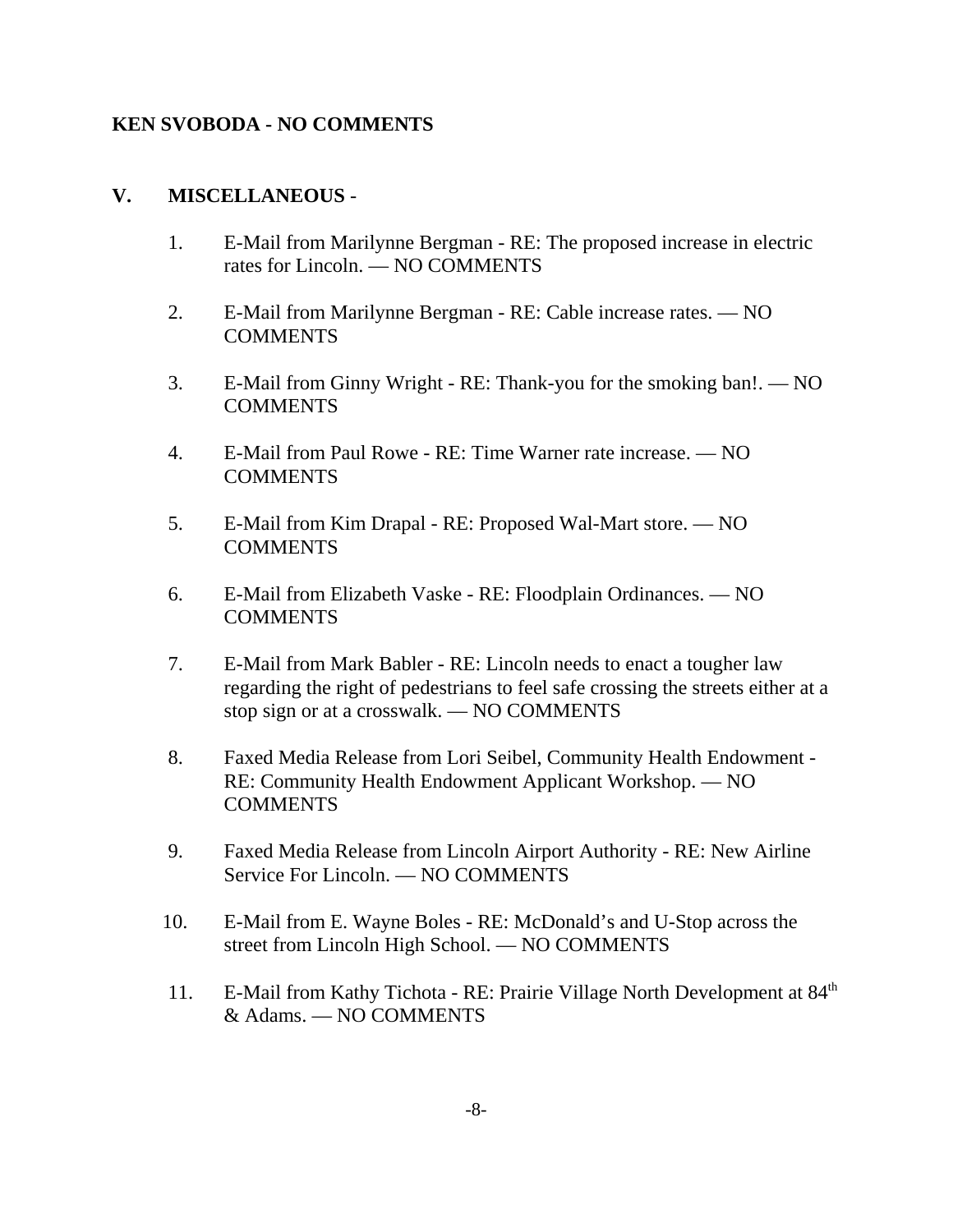- 12. E-Mail from Michael & Shari Luft RE: No Big-Box Supercenter. NO **COMMENTS**
- 13. E-Mail from Leanne Alles RE: Wal-Mart controversy. NO COMMENTS
- 14. E-Mail from Jeanette Tupe RE: Wal-Mart Yes. NO COMMENTS
- 15. E-Mail from Kendra Peacock, K-West Construction RE: Wal-Mart. NO COMMENTS
- 16. E-Mail from Allan B. Petersen, Sperry TV Computer & Electronic Service - RE: Wal-Mart. — NO COMMENTS
- 17. E-Mail from Jackie L. Petersen, Sperry TV Service RE: Opinion Opposed to another Wal-Mart. — NO COMMENTS
- 18. E-Mail from Jim Campbell RE: Wal-Mart. NO COMMENTS
- 19. E-Mail from Todd Blome RE: Wal-Mart. NO COMMENTS
- 20. E-Mail from Scott Braly RE: Wal-Mart. NO COMMENTS
- 21. E-Mail from Denny LaDue RE: NO on Wal-Mart. NO COMMENTS
- 22. E-Mail from Reg Malcom RE: Prairie Village North Development. NO **COMMENTS**
- 23. E-Mail from Herb Wolkenhauer RE: NO to Wal-Mart. NO COMMENTS
- 24. E-Mail from Randy Taylor RE: NO to Wal-Mart. NO COMMENTS
- 25. Letter from Brian Dunnigan, State National Flood Insurance Program Coordinator Nebraska Department of Natural Resources - RE: In Support of the proposed Change of Zone #05070 & Misc.#05023: text changes to the zoning and subdivision ordinances. — NO COMMENTS
- 26. Letter from Bernice Hegel RE: Wal-Mart. NO COMMENTS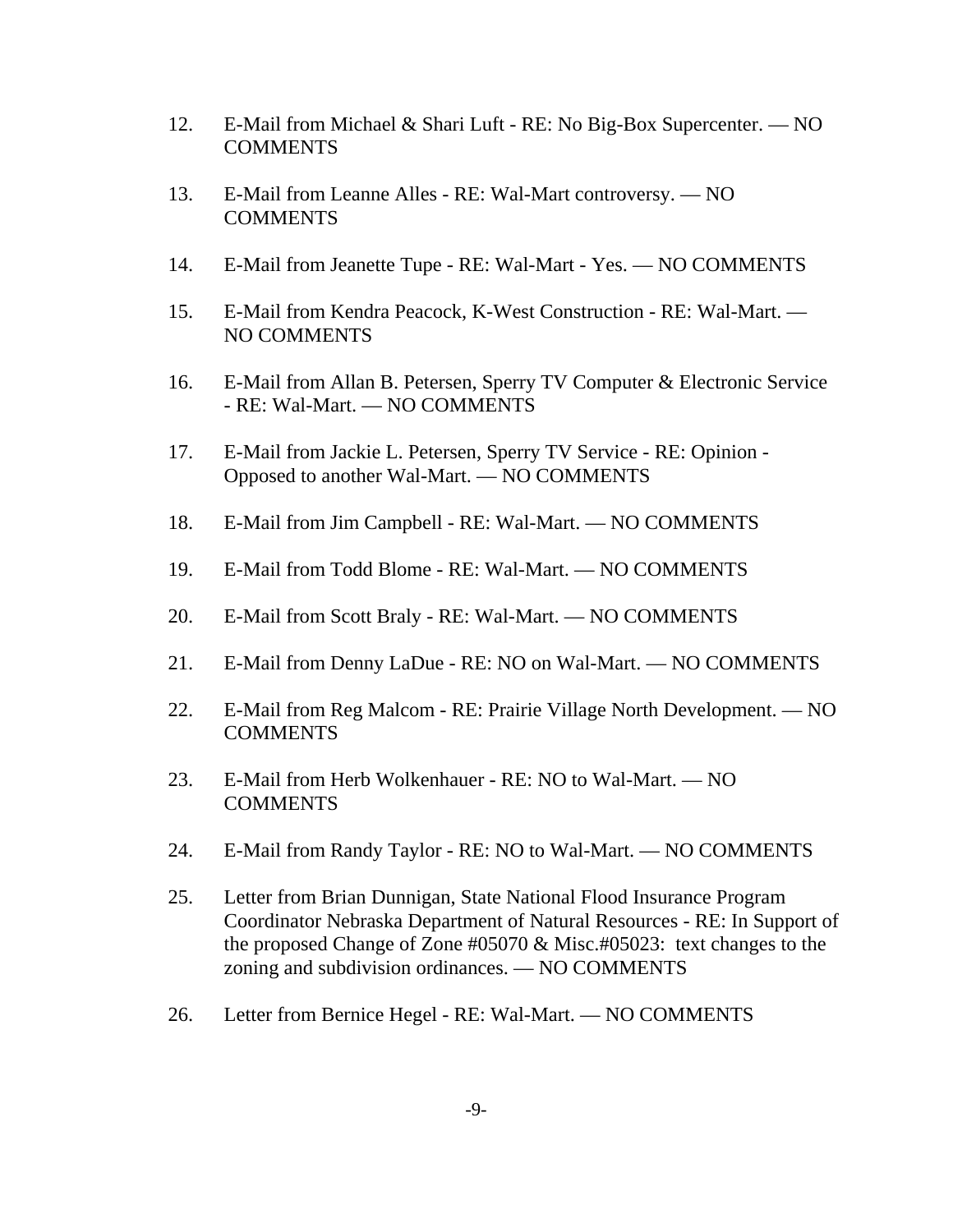- 27. Memo from Polly McMullen, Downtown Lincoln Association RE: Downtown Housing Environment in 1987. — NO COMMENTS
- 28. E-Mail from Scott Sandquist RE: Wal-Mart. NO COMMENTS
- 29. E-Mail from Gary Rikli RE: Wal-Mart. NO COMMENTS
- 30. E-Mail from Kim Drapal RE: Wal-Mart. NO COMMENTS

# **ADDENDUM - (For December 12th)**

# **I. MAYOR**

- 1. NEWS ADVISORY RE: Mayor Seng's Public Schedule Week of December 10 through 16, 2005 - Schedule subject to change. — NO COMMENTS
- 2. NEWS RELEASE RE: Open House Planned For Salt Creek Floodplain Mapping Project. — [Nicole Fleck-Tooze mentioned this Open House earlier under "I. Mayor".] (See that discussion)

# **II. CITY CLERK**

1. Letter from Douglas E. Lienemann, President, Lincoln Haymarket Development Corporation sent to City Clerk's Office - RE: Is Supportive of the Mayor's ordinance to sell the K Street storage facility for the purposed of conversion to downtown housing. — NO COMMENTS

# **III. CORRESPONDENCE**

**A. COUNCIL REQUESTS/CORRESPONDENCE - NONE**

# **B. DIRECTORS AND DEPARTMENT HEADS**

# **PUBLIC WORKS & UTILITIES**

1. E-Mail from Nicole Tooze - RE: Beal Slough Flood information. — NO **COMMENTS**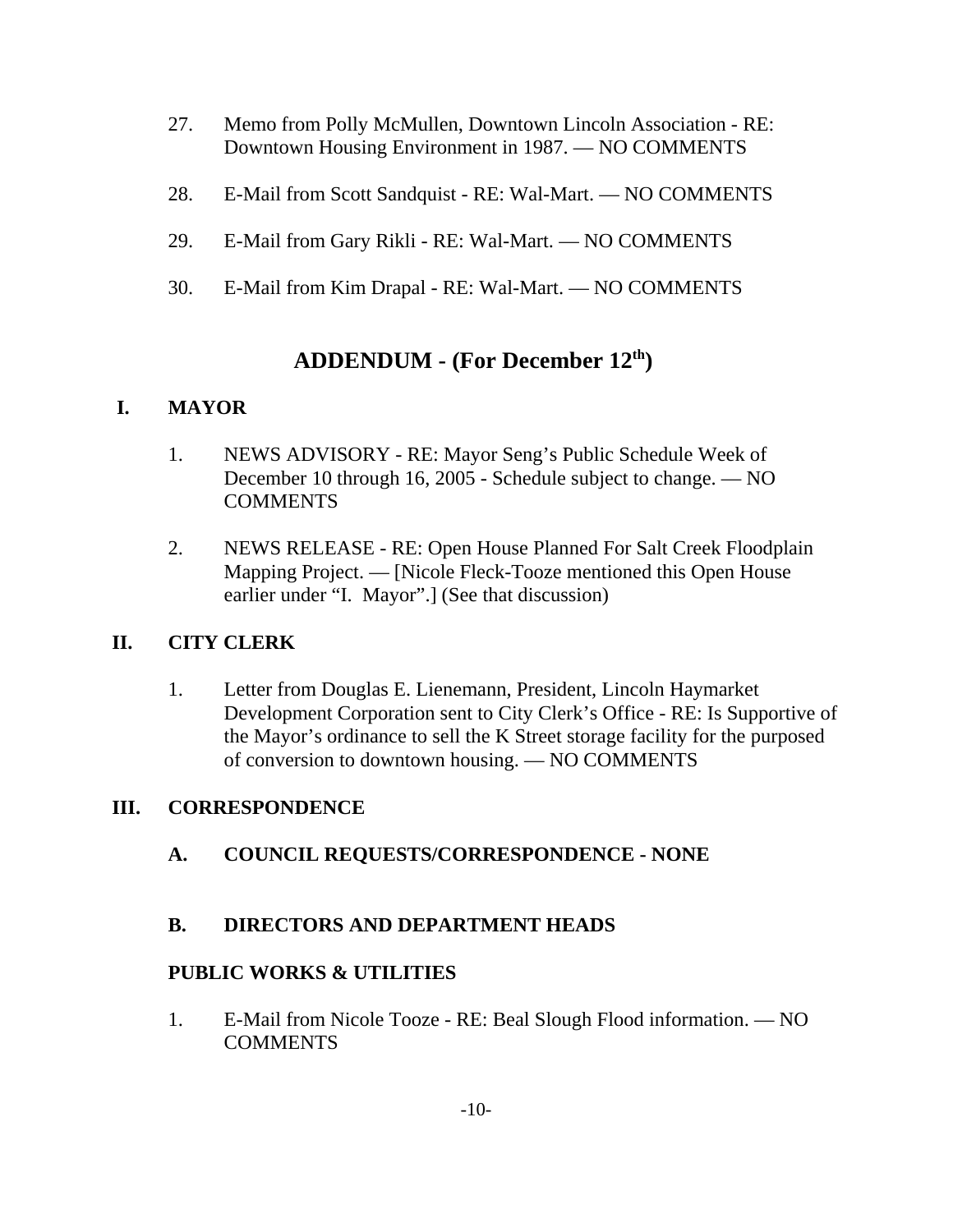### **C. MISCELLANEOUS**

- 1. E-Mail from Jo & Mark Bamesberger RE: Prairie Village- Opposed to Wal-Mart at  $84<sup>th</sup>$  & Adams. — NO COMMENTS
- 2. E-Mail from Becky Martin RE: Strongly against -McDonald's by Lincoln High School. — NO COMMENTS
- 3. E-Mail from Mark Harrington RE: Opposed Prairie Village North Development. — NO COMMENTS
- 4. E-Mail from Bob Norris RE: Floodplain/floodway/floodprone standards. — NO COMMENTS
- 5. Faxed Material from Gary Lee Reinke RE: Taxes. NO COMMENTS
- 6. E-Mail from Gerry Oligmueller RE: Oppose Community Center on North  $84<sup>th</sup>$ . — NO COMMENTS
- 7. E-Mail from Dr. George Veomett RE: Opposed to the Prairie Village North Development  $\ddot{\textcirc}$  84<sup>th</sup> & Adams. — NO COMMENTS
- 8. E-Mail from Laurie Witters-Churchill RE: Opposed Wal-Mart. NO **COMMENTS**
- 9. E-Mail from Pat Lester RE: Vote No for a new Wal-Mart. NO COMMENTS
- 10. E-Mail from Sara Friedman RE: Floodplain Ordinances. NO **COMMENTS**
- 11. E-Mail from Jayne Sebby RE: Opposed-Whitehead Oil Project. NO COMMENTS
- 12. E-Mail from Tom Laging RE: FAIA Capitol Environs Commissioner RE: Do not approve the spot zoning request to build a McDonald's & convenience shop at  $21^{st}$  & K St. — NO COMMENTS
- 13. E-Mail from Karen Dike RE: Opposed Wal-Mart. NO COMMENTS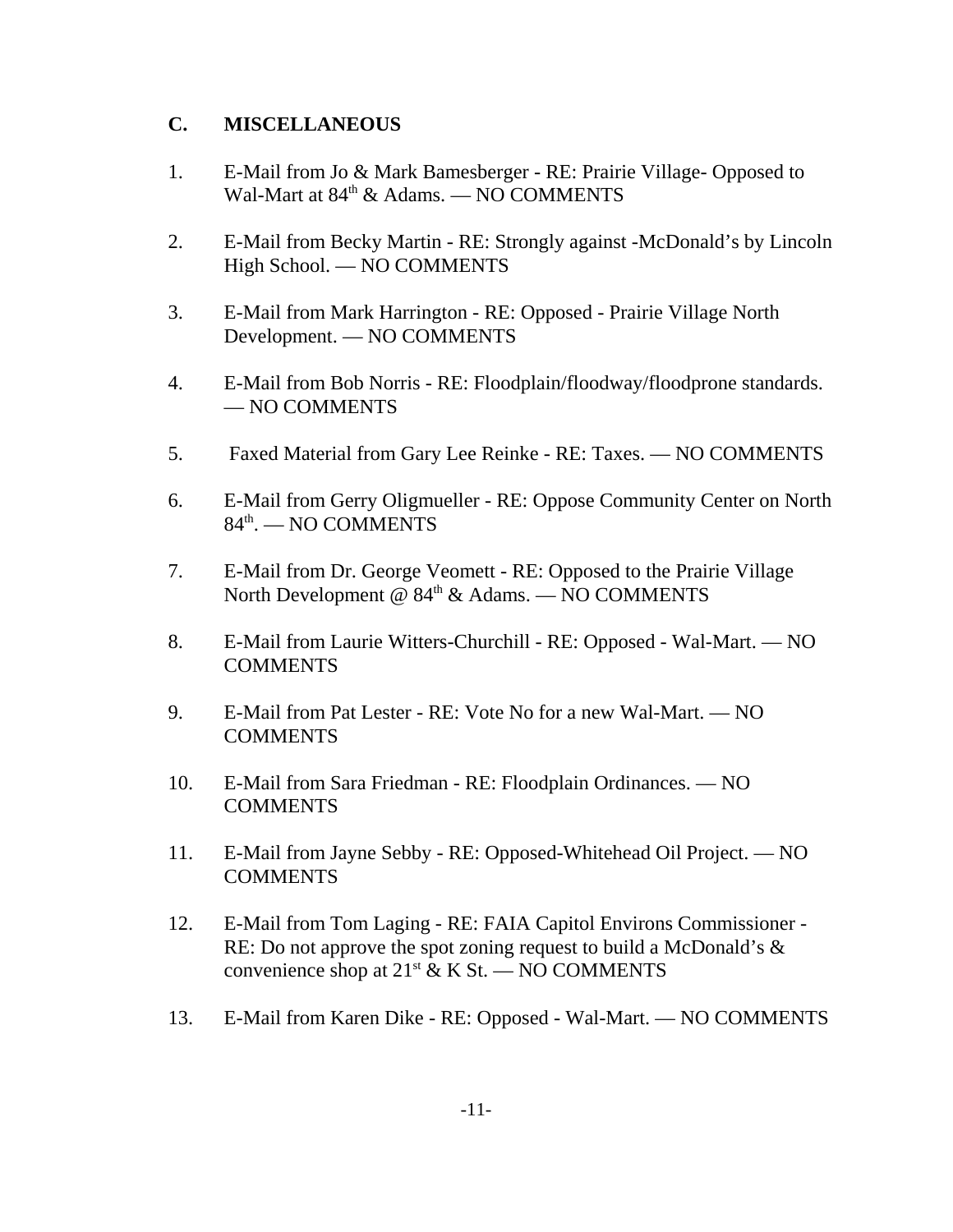- 14. E-Mail from Keith Dubas RE: Against the K Street Power Plant sale. NO COMMENTS
- 15. E-Mail from Mary Roseberry-Brown RE: Urge you to approve the Proposed Floodplain Ordinance Amendments. — NO COMMENTS
- 16. E-Mail from Brice Sullivan RE: Wal-Mart decision. NO COMMENTS
- 17. E-Mail from Jean Chicoine RE: Concerns about the proposed development at  $21^{st}$  & K Streets. — NO COMMENTS
- 18. E-Mail from Louis & Sherry Rybij RE: No More Wal-Marts! NO COMMENTS
- 19. E-Mail from Angela Olson RE: Don't Allow another Wal-Mart in Lincoln. — NO COMMENTS
- 20. E-Mail from Marj Manglitz RE: Vote NO on 3rd Wal-Mart. NO COMMENTS
- 21. E-Mail RE: Opposed to the development at  $84<sup>th</sup> \&$  Adams. NO COMMENTS
- 22. E-Mail from J. McClelland RE: Opposed-Wal-Mart. NO COMMENTS
- 23. E-Mail from JoEllen W. Polzien RE: Please vote Against the Wal-Mart development. — NO COMMENTS
- 24. E-Mail from Bruce Helwig RE: No to Wal-Mart. NO COMMENTS
- 25. E-Mail from Michael Luft RE: No to Big Box. NO COMMENTS
- 26. E-Mail from Lisa Good RE: Northeast Lincoln Sustain ability. NO **COMMENTS**
- 27. E-Mail from Leann M. Frederick RE: Please vote NO to  $84<sup>th</sup>$  & Adams Wal-Mart. — NO COMMENTS
- 28. E-Mail from Crystal Sato RE: Please vote NO to Wal-Mart #3. NO COMMENTS